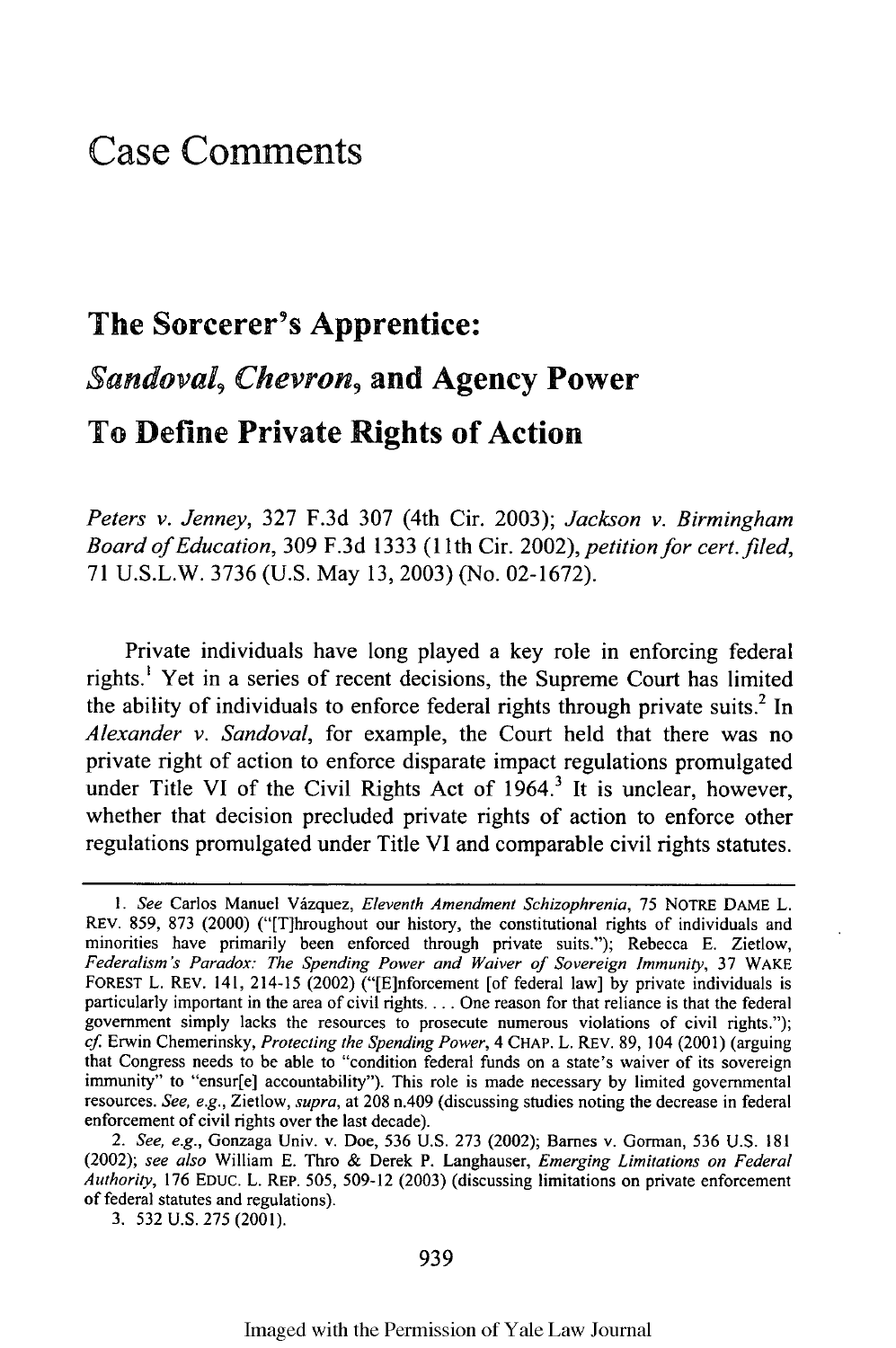Even more significantly, *Sandoval* left unclear whether, and to what extent, federal agencies can shape private rights of action.

While *Sandoval*'s broad language implied that agencies can play only a limited role in creating private rights of action, its holding still allows substantial room for agencies to define those rights. Indeed, a recent split between the Fourth and the Eleventh Circuits illustrates that *Sandoval* does not necessarily preclude agencies from playing such a role. Although the Eleventh Circuit, in *Jackson v. Birmingham Board of Education*<sup>4</sup> held that there was no private right of action to enforce anti-retaliation regulations promulgated under Title IX of the Education Amendments of 1972, the Fourth Circuit, in *Peters v. Jenney*,<sup>5</sup> held that a private individual can sue under Title VI of the Civil Rights Act of 1964 to enforce the anti-retaliation regulations promulgated under that statute.<sup>6</sup> The critical distinction between the two courts' analyses was the significance each attached to the requirement of deference to agency regulations established by *Chevron U.S.A. Inc. v. National Resources Defense Council, Inc.7*

This Comment argues that the Fourth Circuit was correct to incorporate *Chevron* into its analysis, and that its decision suggests a role for agencies in creating implied private rights of action that is much greater than the one articulated in *Sandoval.* While *Sandoval* may prevent agencies from creating private rights of action by themselves, they can achieve much the same effect by expansively interpreting the statutory rights of action created by Congress. With careful regulatory and statutory drafting, agencies and Congress can-and should--capitalize on the *Chevron* deference shown by the Fourth Circuit in *Peters v. Jenney.*

 $\mathbf{I}$ .

Title VI of the Civil Rights Act of 1964 prohibits racial discrimination in all programs that receive federal funding.<sup>8</sup> Section 601 of Title VI provides that no person shall "on the ground of race, color, or national origin, be excluded from participation in, be denied the benefits of, or be

*8. See* 42 U.S.C. § 2000d (2000).

Imaged with the Permission of Yale Law Journal

<sup>4. 309</sup> F.3d 1333 (11th Cir. 2002), petition for cert. filed, 71 U.S.L.W. 3736 (U.S. May 13, 2003) (No. 02-1672).

<sup>5. 327</sup> F.3d 307 (4th Cir. 2003).

<sup>6.</sup> Title IX and Title VI are *in* pari *materia.* Therefore the circuits are functionally in conflict despite the fact that the cases deal with different statutes. *See id.* at 326 (Widener, J., dissenting).

<sup>7. 467</sup> U.S. 837 (1984) (holding that courts should defer to reasonable agency interpretations of the statutes they enforce where congressional intent is ambiguous). A federal district court has identified this circuit split, *see* Chandamuri v. Georgetown Univ., 274 F. Supp. 2d 71, 81-83 (D.D.C. 2003), but that court did not discuss the differing importance the Fourth and Eleventh Circuits attached to *Chevron.* Instead, *Chandamuri* relied on statutory interpretation to decide that the Fourth Circuit was correct to recognize a private right of action for retaliation. *See infra* note 33.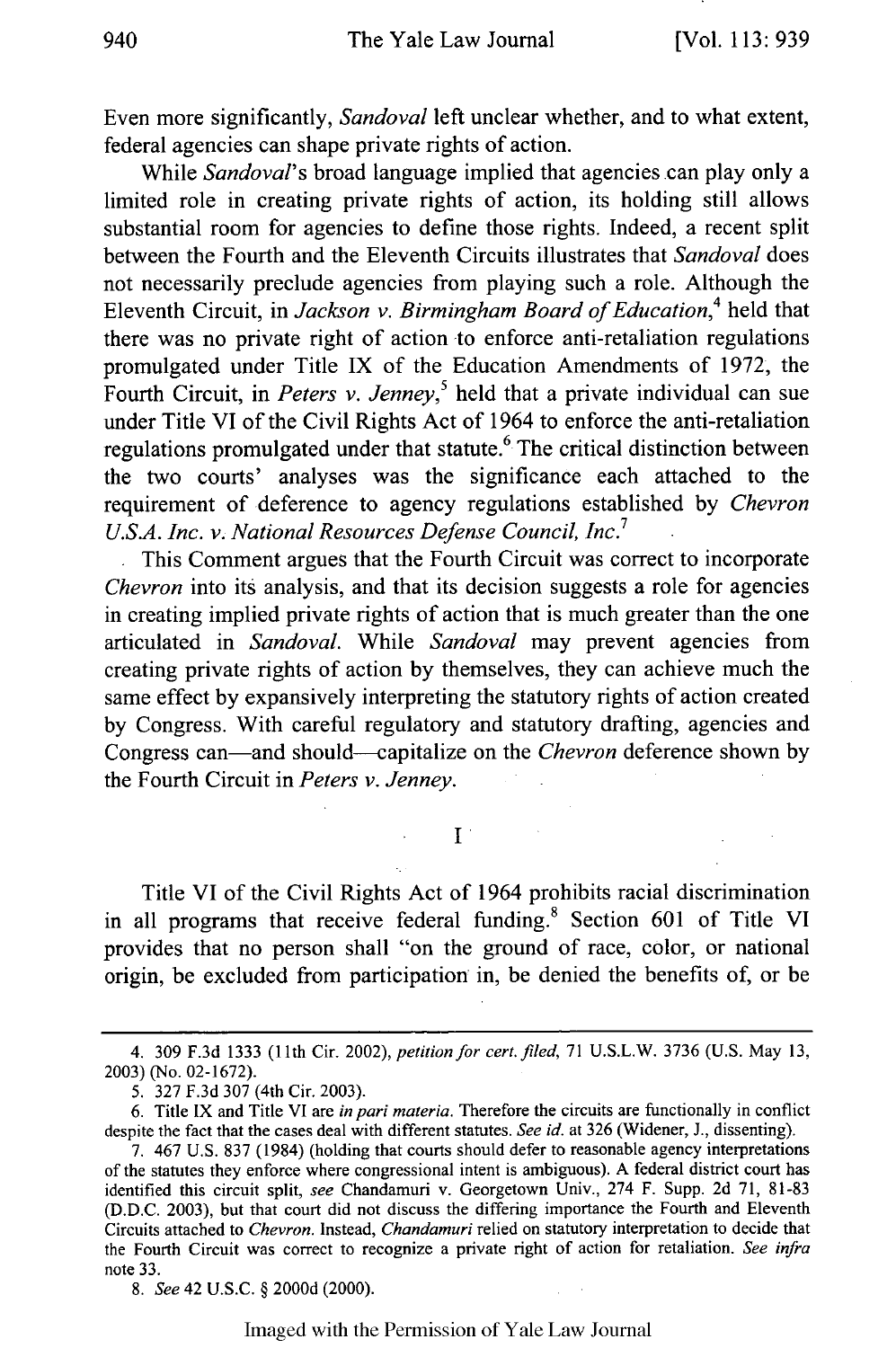subjected to discrimination under any program or activity receiving Federal financial assistance."<sup>9</sup> Section 602 authorizes federal agencies that administer programs covered by section 601 to "effectuate the provisions of [section 601]... by issuing rules, regulations, or orders of general applicability."<sup>10</sup> Title IX of the Education Amendments of 1972, which prohibits gender discrimination in educational programs receiving federal funding, was patterned after Title VI and has a similar structure.<sup>11</sup> Section 901 prohibits discrimination,<sup>12</sup> while section 902 empowers agencies to "effectuate the provisions of" section 901.<sup>13</sup>

In *Alexander v. Sandoval,* a private individual sued to enforce a regulation promulgated by the Department of Justice under Title VI.<sup>14</sup> This regulation prohibited funding recipients from "utiliz[ing] criteria or methods of administration which have the effect of subjecting individuals to discrimination because of their race, color, or national origin."<sup>15</sup> The Court held that there was no implied private right of action to enforce such a regulation. Although the Court had earlier recognized an implied private right of action to enforce section 601,<sup>16</sup> it held that Sandoval's suit could not be brought pursuant to that right, as the Court had previously construed section 601 to permit the disparate impact practices that the regulations prohibited.<sup>17</sup> Therefore, the plaintiff could bring a private action only if one existed under section 602 or the regulation itself. The Court searched the structure and text of section 602 for clear evidence of congressional intent to create a private right of action, but found none, relying in large part on the lack of "rights-creating language" in the text of section  $602$ .<sup>18</sup>

The Court then turned to the DOJ regulation. Although the regulation contained the "rights-creating language" that, in statutory text, would have suggested the existence of an implied private right of action, the Court quickly dismissed the possibility that the regulation itself could create such a right: "Language in a regulation may invoke a private right of action that Congress through statutory text created, but it may not create a right that Congress has not. . . . Agencies may play the sorcerer's apprentice but not the sorcerer himself."'19 Thus, *Sandoval* seemed to restrict significantly the

*9. Id.*

10. *Id.* § 2000d-l.

12. *See2OU.S.C.* § 1681(a).

13. *Id.* § 1682.

14. 532 U.S. **275** (2001).

15. 28 C.F.R. § 42.104(b)(2) (2003). A similar regulation was promulgated by the Department of Transportation. *See* 49 C.F.R. § 21.5(b)(2).

16. *See Cannon,* 441 U.S. 677.

17. *See* Regents of the Univ. of Cal. v. Bakke, 438 U.S. 265, 287 (1978) (plurality opinion) (holding that section 601 prohibits only intentional discrimination).

*18. See Sandoval,* 532 U.S. at 288 (internal quotation marks omitted).

19. *Id.* at 291 (citing Touche Ross **&** Co. v. Redington, 442 U.S. 560, **577** n.18 (1979)).

*<sup>11.</sup> See* Cannon v. Univ. of Chi., 441 U.S. 677, 694 (1979) ("Title IX was patterned after Title VI of the Civil Rights Act of 1964.").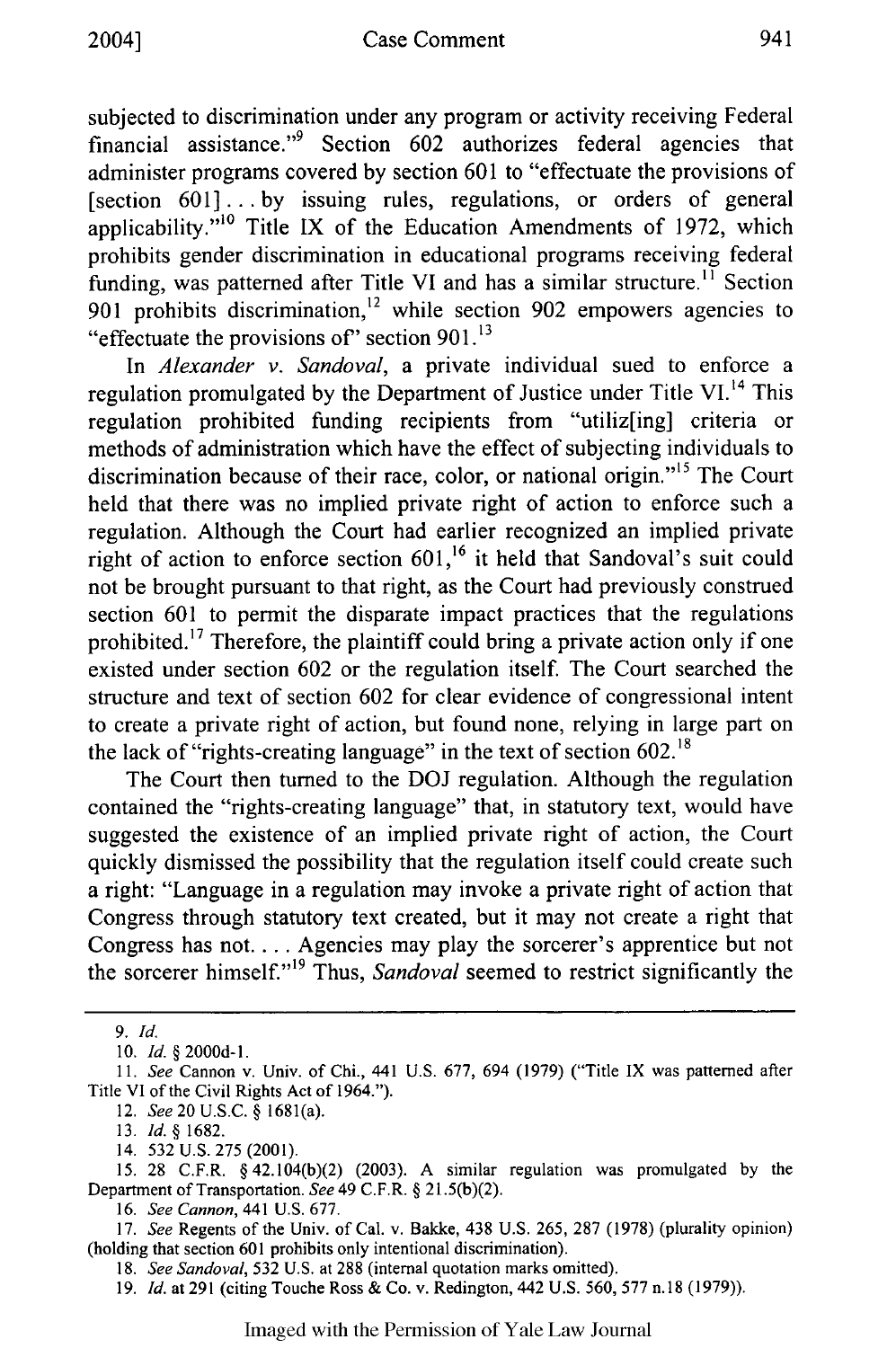role that federal agencies could play in creating private rights of action. Yet as the split between the Fourth and Eleventh Circuits suggests, appearances can be deceiving.

## II

Cheryl Peters was hired by the Virginia Beach School Board to serve as Director of Gifted Education and Magnet Programs. In this role, she worked to promote minority enrollment in the school district's gifted and talented program. When the Board decided not to renew Peters's probationary contract, she claimed that it was because of her work to end discrimination, and filed suit.<sup>20</sup> Her claim was based in part on a Department of Education Title VI regulation, which provides that "[n]o recipient or other person shall intimidate, threaten, coerce, or discriminate against any individual for the purpose of interfering with any right or privilege secured by section 601 of the Act."<sup>21</sup> The district court granted the Board's motion for summary judgment, and the Fourth Circuit reversed.<sup>22</sup>

Roderick Jackson coached the girls' basketball team at Ensley High School. He complained to his supervisors that the girls' team was not receiving the same support as the boys' team, and the school subsequently relieved him of his coaching duties.<sup>23</sup> The Department of Education had incorporated by reference its Title VI regulations to enforce Title IX,  $^{24}$  and Jackson sued the school board, alleging that it had retaliated against him in violation of Title IX and the implementing regulations. The district court dismissed his complaint, and the Eleventh Circuit affirmed.<sup>25</sup>

In determining whether a private right of action exists to enforce the anti-retaliation regulations promulgated under Title IX, the Eleventh Circuit attempted to follow *Sandoval* by searching for clear congressional intent to create a private right of action. The court first examined the text of section 901 and found no suggestion of "any congressional concern with retaliation."<sup>26</sup> As *Sandoval* had held with respect to section 602, *Jackson* held that section 902 was "concerned exclusively with the power of federal agencies to regulate recipients of federal funds .... [It] plainly does not disclose any congressional intent to imply a private right of action of any kind ....  $n^{27}$  Finally, the Eleventh Circuit dismissed the idea that the

27. *Id.* at 1345 (citation omitted).

<sup>20.</sup> Peters v. Jenney, 327 F.3d 307, 313 (4th Cir. 2003).

<sup>21. 34</sup> C.F.R. § 100.7(e) (2003).

<sup>22.</sup> *See Peters,* 327 F.3d at **310-11.**

<sup>23.</sup> Jackson v. Birmingham Bd. of Educ., 309 F.3d 1333, 1335 (11th Cir. 2002), petition for *cert.filed,* 71 U.S.L.W. 3736 (U.S. May 13, 2003) (No. 02-1672).

<sup>24. 34</sup> C.F.R. § 106.71.

<sup>25.</sup> *Jackson,* 309 F.3d at 1335.

<sup>26.</sup> *Id.* at 1344.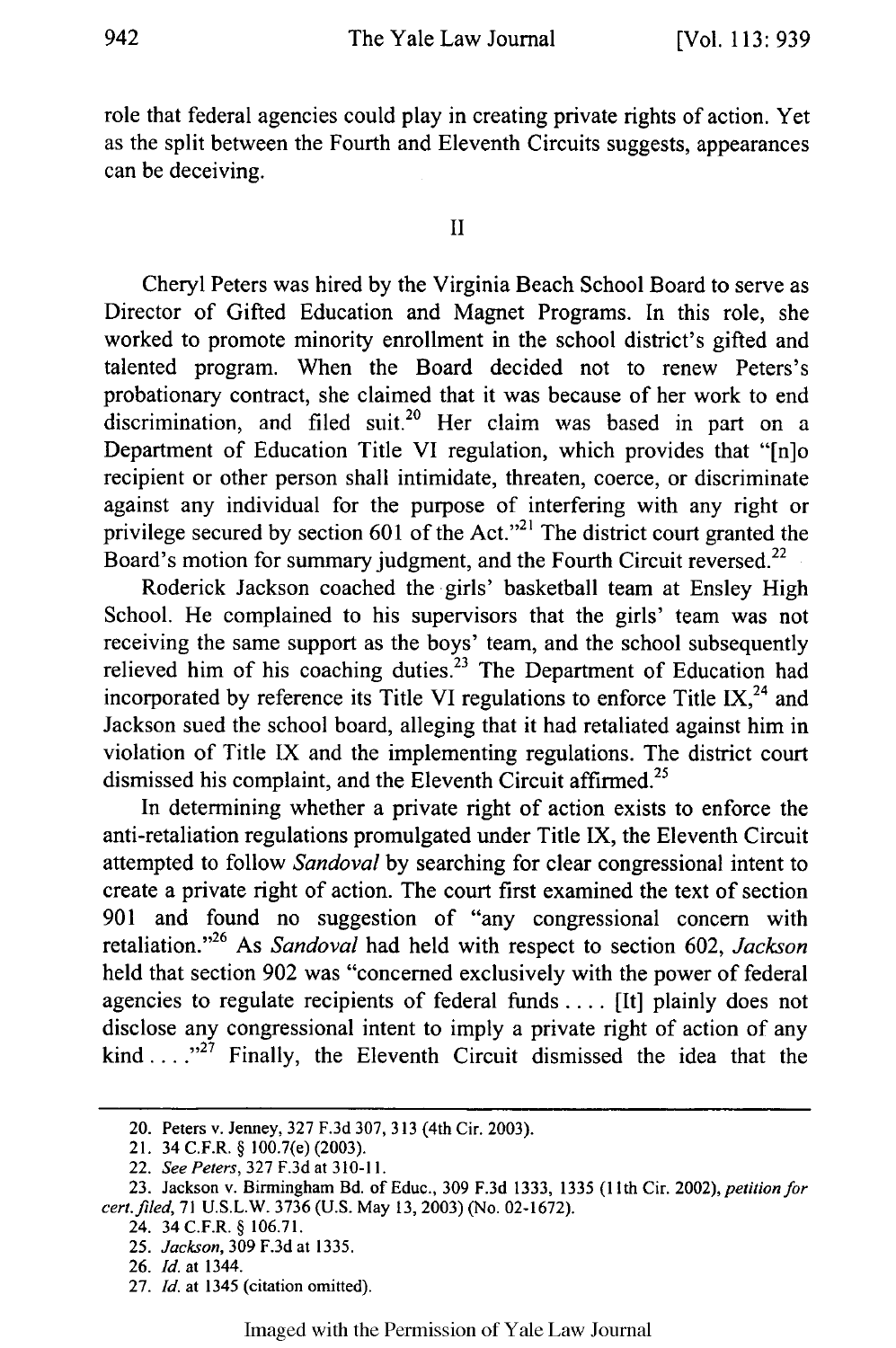regulations themselves could create a private right of action: "Quite simply, if Congress did not enact a statute creating a private cause of action, we cannot find its intent to do so in this regulation. $^{28}$ 

The Eleventh Circuit's conclusion is unsurprising given *Sandoval's* repeated declarations that Congress must clearly state its intent to create a private right of action. Yet the Eleventh Circuit failed to recognize that *Sandoval's* rejection of a private right of action in the absence of clear congressional intent was limited to section  $602<sup>29</sup>$  It did not apply to section 601, for which the Court had previously recognized a private right of action. More problematically, the *Jackson* court ignored altogether the role that *Chevron* deference should play in determining the proper scope of a private right of action. As the Fourth Circuit noted, *Sandoval* acknowledged that "regulations applying § 601's ban on intentional discrimination are covered by the cause of action to enforce that section."<sup>30</sup> Yet the Eleventh Circuit did not even consider the possibility that the anti-retaliation regulations might be applying section 901's ban on intentional discrimination.

In *Sandoval,* prior case law had already determined that section 601 prohibited only intentional discrimination. The Court thus could not consider the disparate impact regulations at issue to be an authoritative interpretation of section 601 or an application of that section's ban on intentional discrimination.<sup>31</sup> But there were no such precedents constraining agency interpretations of the intentional discrimination prohibition with respect to retaliation. Indeed, the Fourth Circuit relied upon this distinction

31. *See Sandoval,* 532 U.S. at 281 n.1; *cf* Cent. Bank of Denver v. First Interstate Bank of Denver, 511 U.S. 164, 173 (1993) (refusing to allow private individuals to sue under an SEC rule for "conduct not prohibited by the text of the statute"). Indeed, in writing for the Court, Justice Scalia was prevented from dismissing as invalid the disparate impact regulations because of past precedent and the parties' stipulations, but he recognized them as applications of section 602, not section 601. *See Sandoval,* 532 U.S. at 281. It has been suggested that the *Sandoval* majority "hint[ed]" that the regulations are themselves invalid. Note, *After* Sandoval: *Judicial Challenges and Administrative Possibilities in Title VI Enforcement,* 116 HARV. L. REV. 1774, 1775 (2003).

Imaged with the Permission of Yale Law Journal

<sup>28.</sup> *Id.* at 1346.

<sup>29.</sup> *See* Alexander v. Sandoval, 532 U.S. 275, 288-89 (2001).

*<sup>30.</sup> Id.* at 284, *cited in* Peters v. Jenney, 327 F.3d 307, 315 (4th Cir. 2003). The distinction between regulations "applying § 601's ban on intentional discrimination" and regulations promulgated under section 602 to "effectuate the provisions of § 601" is an important one given that a private right of action exists only for the former. The difference, however, is not always clear. Presumably, regulations "applying"--i.e., interpreting-section 601 define and explain the meaning of its provisions, while regulations promulgated to effectuate its provisions under section 602 are new programs or prohibitions that cannot be said to fall within the confines of section 601's language but achieve objectives broadly compatible with its goals. Thus, regulations defining which entities are recipients of federal financial assistance might fall under section 601, because they explicate the meaning of that section. But regulations requiring employers to include their nondiscrimination policy in advertisements for employees might fall under section 602, because while not directly applying section 601, they help agencies achieve the broad goals of that section. Agencies themselves need to be sensitive to this distinction. By casting their regulations as interpretations of statutory language, they can maximize the likelihood that courts will defer to the regulations. *See infra* notes 40-42 and accompanying text.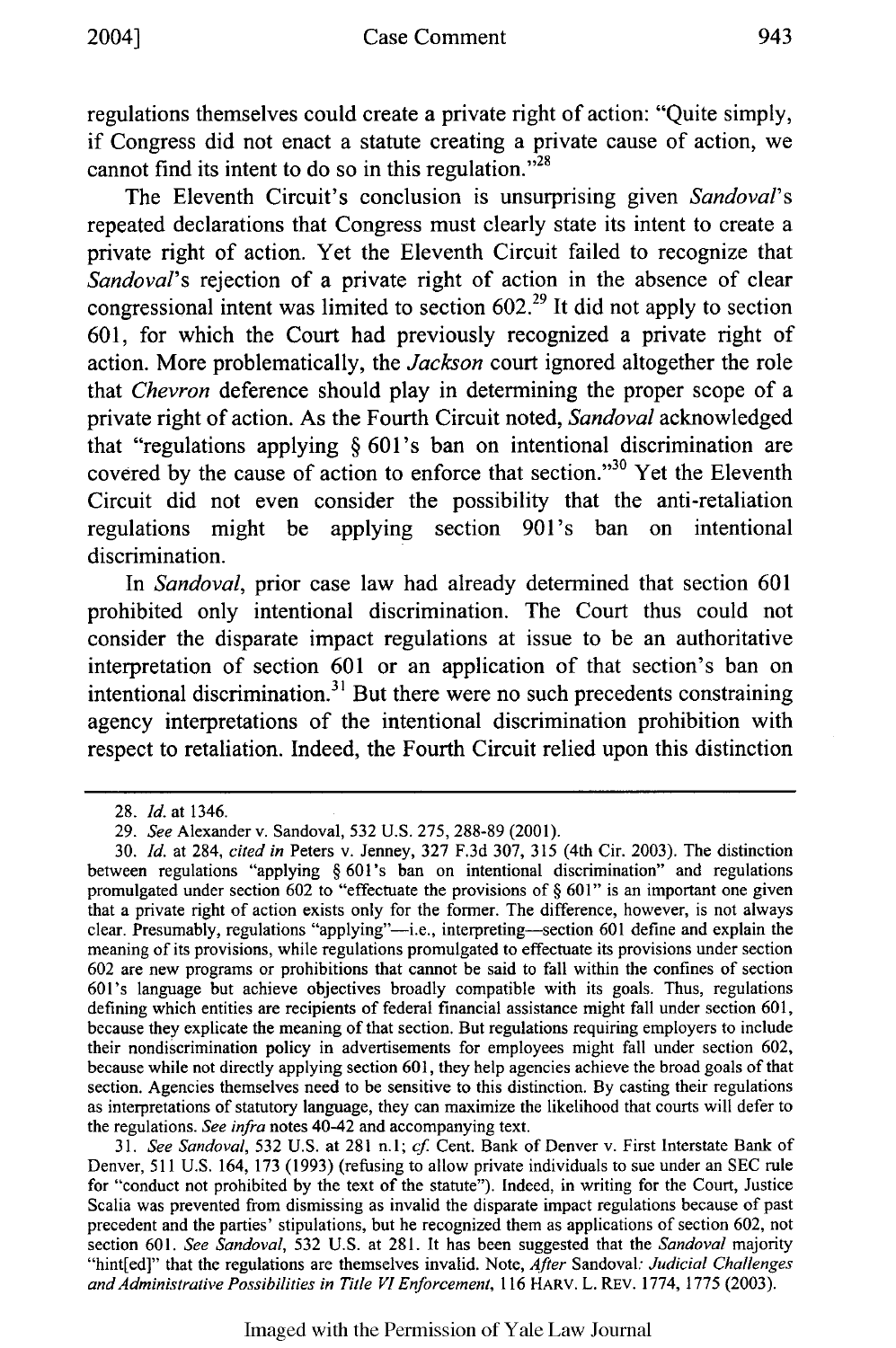between the disparate impact regulation at issue in *Sandoval* and the regulation that it was considering. It quoted *Sandoval's* assertion that "it **is...** meaningless to talk about a separate cause of action to enforce the regulations apart from the statute. **A** Congress that intends the statute to be enforced through a private cause of action intends the authoritative interpretation of the statute to be so enforced as well." $32$  The critical question the Fourth Circuit then confronted was whether the regulation's prohibition on retaliation was part of the authoritative interpretation of Title VI. Examining a series of cases in which courts had held that similar civil rights statutes included private rights of action to enforce retaliation prohibitions, the Fourth Circuit concluded that the agency "quite reasonably could construe **§ 601** to forbid purposeful retaliation based upon opposition to practices made unlawful by  $\frac{2}{3}$  601."<sup>33</sup> The Fourth Circuit considered itself bound to defer to this interpretation under *Chevron* and found a private right of action to enforce the regulation.

## III

Ensuring that agencies have the power to create private rights of action through expansive interpretations of statutory law will contribute significantly to the effective enforcement of federal law.<sup>34</sup> Even if there are few areas in which the courts currently recognize implied private rights of action, the ability of agencies to expand upon statutorily created private rights of action can also be important in those instances when Congress

<sup>32.</sup> *Sandoval,* 532 U.S. at 284, *quoted in Peters,* 327 F.3d at 315.

<sup>33.</sup> *Peters,* 327 F.3d at 318; *see also* Chandamuri v. Georgetown Univ., 274 F. Supp. 2d 71, 81-83 (D.D.C. 2003). The *Chandamuri* court ultimately agreed with the Fourth Circuit, but did not base its reasoning on the regulations under section 601 (or 602). Instead, it argued that Supreme Court precedent had held retaliation to be intentional discrimination, and therefore determined that a retaliation claim fell under section 601 without examining the regulations. *Chandamuri,* 274 F. Supp. 2d at 83 (citing Perry v. Sindermann, 408 U.S. 593 (1972); and Sullivan v. Little Hunting Park, 396 U.S. 229 (1969)). This exercise in statutory interpretation is one possible approach to the narrow issue of the *Jackson-Peters* circuit split. However, by focusing on the ability of agencies to define the scope of the statutes that they are entrusted to enforce, this Comment's approach provides a more robust and general protection of private rights of action than does the *Chandamuri* court's focus on prior anti-retaliation decisions.

<sup>34.</sup> That limitations on the ability to bring private rights of action may limit the effectiveness of antidiscrimination statutes is indicated by the voluminous literature that appeared in the aftermath of *Sandoval.* Many commentators have attempted to identify means of ensuring continued enforcement of the disparate impact regulations promulgated under Title VI and Title IX despite the *Sandoval* ruling. *See, e.g.,* Jonathan M.H. Short, *"Something of a Sport": The Effect of* Sandoval *on Title IX Disparate Impact Discrimination Suits,* 9 WM. & MARY J. WOMEN **&** L. 119, 137-42 (2002) (arguing that individuals may be able to enforce the regulations by suing under 42 U.S.C. § 1983); Note, *supra* note 31, at 1789-96 (discussing ways to improve agency enforcement of Title VI *post-Sandoval);* Derek Black, Comment, *Picking Up the Pieces After* Alexander v. Sandoval: *Resurrecting a Private Cause of Action for Disparate Impact,* <sup>81</sup> N.C. L. REV. 356, 376-90 (2002) (arguing that individuals may be able to enforce Title VI under a theory of "deliberate indifference" or by proving intent to discriminate).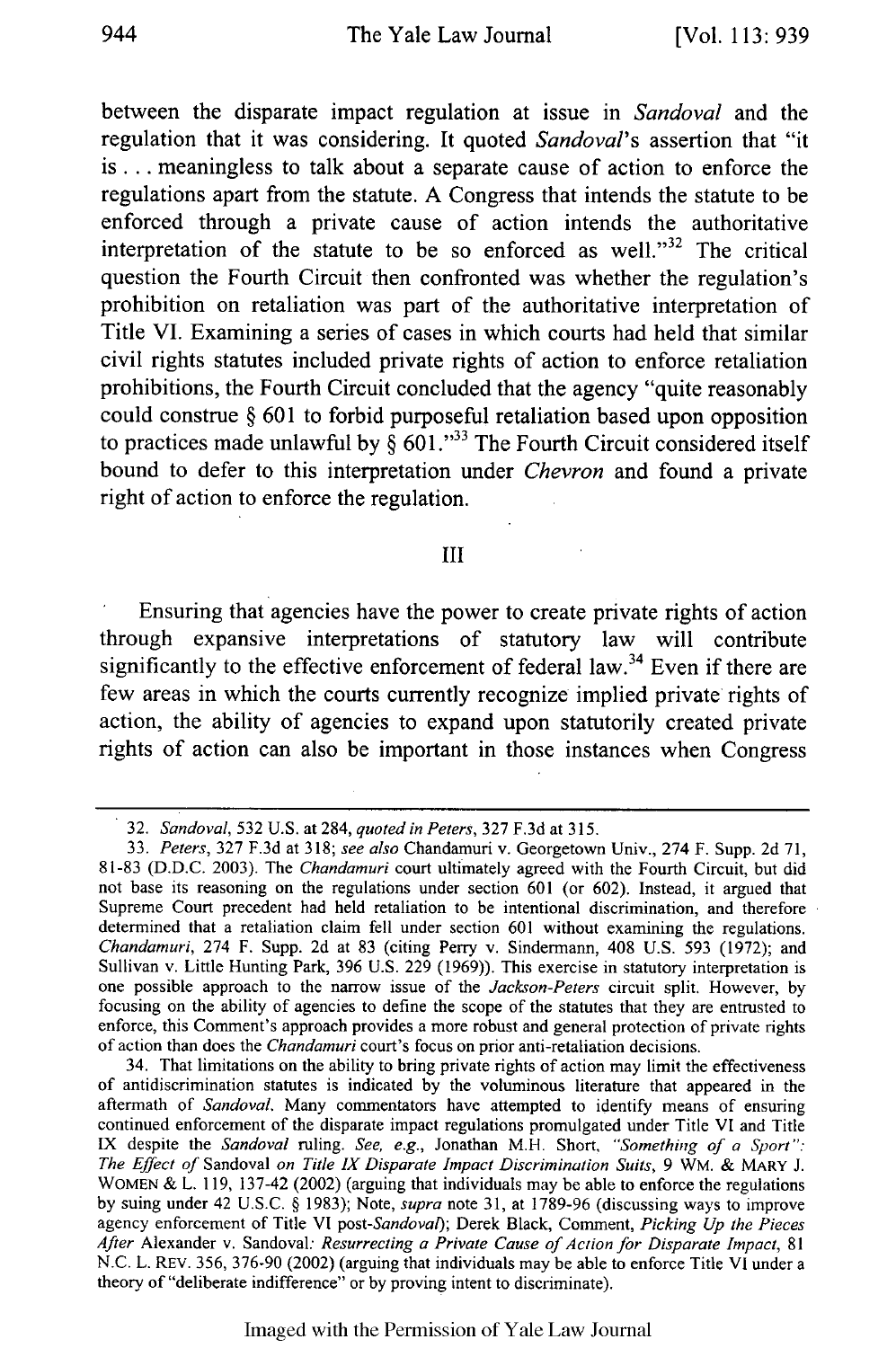945

explicitly creates a private right of action. Congress, after all, will often be unable to determine in advance how best to enforce the federal rights that it creates,<sup>35</sup> and agencies, the entities authorized to enforce the law, will be in the best position to determine when private suits-and what kinds of private suits—will be a useful supplement to government enforcement.<sup>36</sup>

Despite the importance of agency power to create private rights of action, Justice Scalia wrote dismissively of the role federal agencies can play in creating private rights of action in *Sandoval,* describing them as mere apprentices.<sup>37</sup> Yet the Fourth Circuit's decision reveals that agencies can play a significant role in defining private rights of action. Even if only Congress may create private rights of action out of nothing, federal agencies' ability to define and interpret the language in those statutes effectively gives agencies the power to create private rights of action wherever that initial statutory grant of power exists.<sup>38</sup> After all, once Congress enacts a statutory provision prohibiting, for example, intentional discrimination, it is up to the federal agencies to define what intentional discrimination does and does not encompass. In so doing, agencies may provide any definition that is reasonable under the language of the statute.<sup>39</sup>

While agency interpretations of statutory language should receive deference under *Chevron,40* that deference will not result in a private right

37. *Sandoval,* 532 U.S. at 291.

39. Chevron U.S.A. Inc. v. Natural Res. Def. Council, Inc., 467 U.S. 837, 842-43 (1984).

40. Not all agency actions, however, receive *Chevron* deference. *See, e.g.,* United States v. Mead Corp., 533 U.S. 218 (2001) (denying *Chevron* deference to a tariff ruling adopted without rulemaking or adjudicative processes). Therefore, agencies seeking to establish a private right of action should use procedures that will trigger the application of *Chevron* deference when they are adopting relevant regulations.

<sup>35.</sup> *See, e.g.,* Mistretta v. United States, 488 U.S. 361, 415 (1989) (Scalia, J., dissenting) (noting "that no statute can be entirely precise, and that some judgments, even some judgments involving policy considerations, must be left to the officers executing the law and to the judges applying it").

<sup>36.</sup> *See, e.g.,* Richard J. Pierce, Jr., *The Role of the Judiciary in Implementing an Agency Theory of Government,* 64 N.Y.U. L. REV. 1239, 1251 (1989) (arguing that where Congress does not legislate, the courts should defer to the Executive because of its expertise and greater political accountability).

<sup>38.</sup> The courts have consistently recognized an implied private right of action under section 10(b) of the Securities Exchange Act of 1934 and Rule **lOb-5** promulgated thereunder. *See* Herman & MacLean v. Huddleston, 459 U.S. 375, 380 (1983) ("The existence of this implied remedy [under section 10(b) of the 1934 Act and Rule 1Ob-5] is simply beyond peradventure."). This private right of action derives from judicial decision, *see* Kardon v. Nat'l Gypsum Co., 69 F. Supp. 512 (E.D. Pa. 1946), and not from- agency rulemaking. But one commentator has suggested that the SEC can, if it chooses, use its power under *Chevron* to "disimply" this right. *See* Joseph A. Grundfest, *Disimplying Private Rights of Action Under the Federal Securities Laws: The Commission's Authority,* 107 HARV. L. REV. 963, 983 (1994). This suggests that, under *Chevron,* agencies have power to define the scope of private rights of action, and can use that power to restrict or expand those private rights, depending on the agency's own enforcement philosophy. If the SEC can decide to restrict broad private **lOb-5** actions in connection with its enforcement of the Securities Exchange Act, the agencies charged with enforcing the civil rights laws should have similar freedom in deciding whether to *expand* private rights of action to aid in enforcement of their statutory mandates.